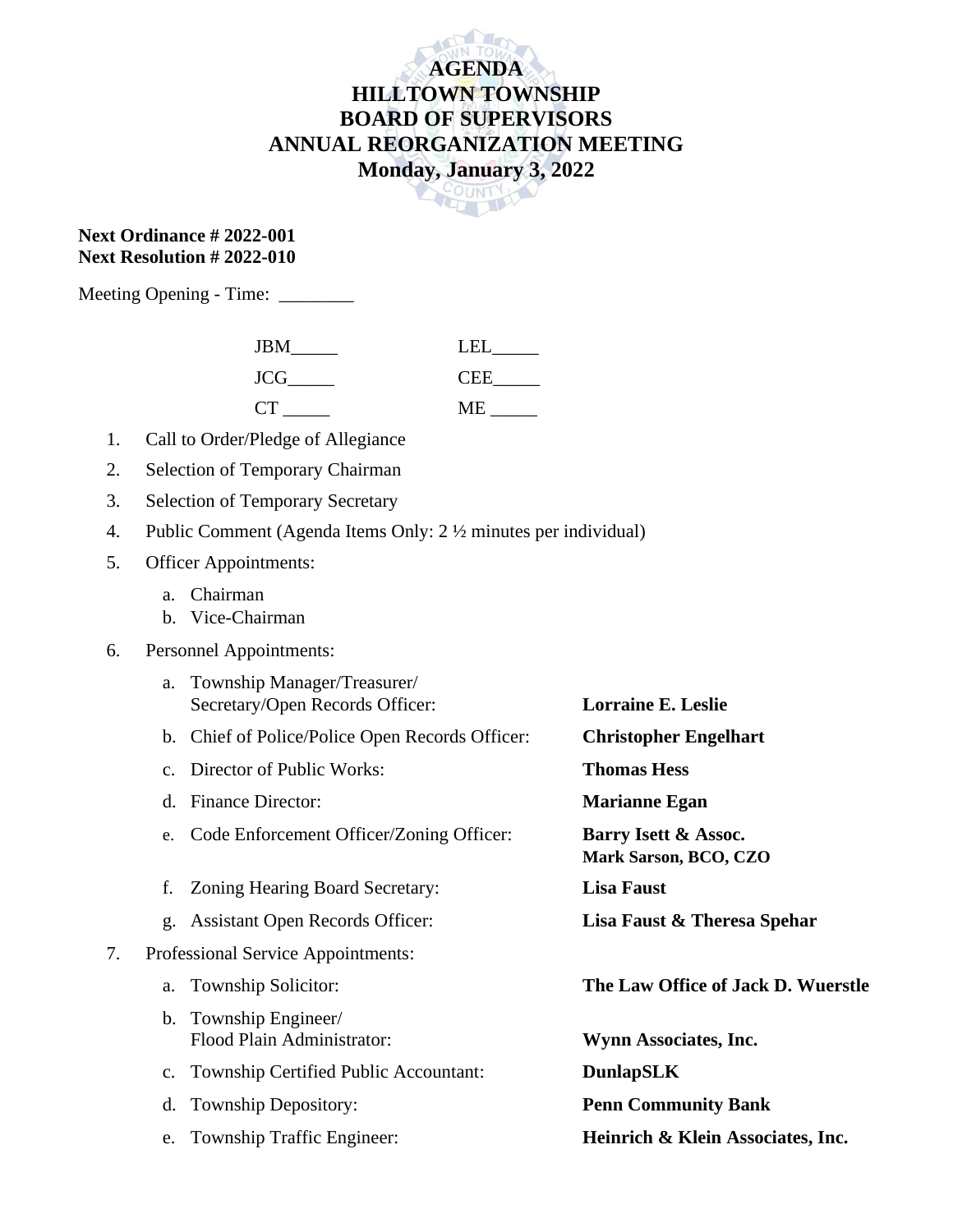- 8. Board Appointments:
	- a. Zoning Hearing Board:
		- i. One 3-year term ending 12/31/24: **David Hersh (Seeking Reappointment)**
		- ii. Other Applicants:
	- b. Water and Sewer Authority:
		- i. One 5-year term ending 12/31/26: **Keith Wiess (Seeking Reappointment)**
		- ii. Other Applicants:
	- c. Vacancy Board:
		- i. One 1-year term ending 12/31/22: **John Wietecha (Seeking Reappointment)**
		- ii. Other Applicants:
	- d. Emergency Management Coordinator:
		- i. One 1-year term ending 12/31/22: **Thomas Louden (Seeking Reappointment)**
		- ii. Other Applicants:
	- e. Deputy Emergency Management Coordinator:
		- i. One 1-year term ending 12/31/22: **Ray Fegley (Seeking Reappointment)**
		- ii. Other Applicants**:**
	- f. Emergency Management Agricultural Officer:
		- i. One 1-year term ending 12/31/22: **John Wietecha (Seeking Reappointment)**
		- ii. Other Applicants:
	- g. UCC Board of Appeals:
		- i. One 5-year term ending 12/31/26: **Brooke Rush (Seeking Reappointment)**
		- ii. Other Applicants:
- 9. Recommendation of Treasurer's Bond Limit: \$2.5 Million Dollars:
- 10. Adopt Resolution #2022-001: Employee Contribution to Police Pension Fund
- 11. Adopt Resolution #2022-002: No Employee Contribution to Non-Uniform Pension Fund
- 12. Adopt Resolution #2022-003: Board of Supervisor's Meeting Dates
- 13. Adopt Resolution #2022-004: Planning Commission Meeting Dates
- 14. Adopt Resolution #2022-005: Non-Uniform Employee Holidays
- 15. Adopt Resolution #2022-006: Fee Schedule
- 16. Adopt Resolution #2022-007: Disposition of Records
- 17. Adopt Resolution #2022-008: Establishing Tax Rates for Calendar Year 2022
- 18. Adopt Resolution #2022-009: Appointing Representatives to Bucks County Tax Collection Committee (TCC) for Fiscal Year 2022
	- a. Primary Voting Delegate: Lorraine E. Leslie, Township Manager/Treasurer
	- b. Alternate Voting Delegate: Marianne Egan, Finance Director
- 19. Designate Voting Delegate and Certify Other Delegates' Attendance at the Annual PSATS Convention (April 2022)
- 20. Announcements:
	- a. Executive Sessions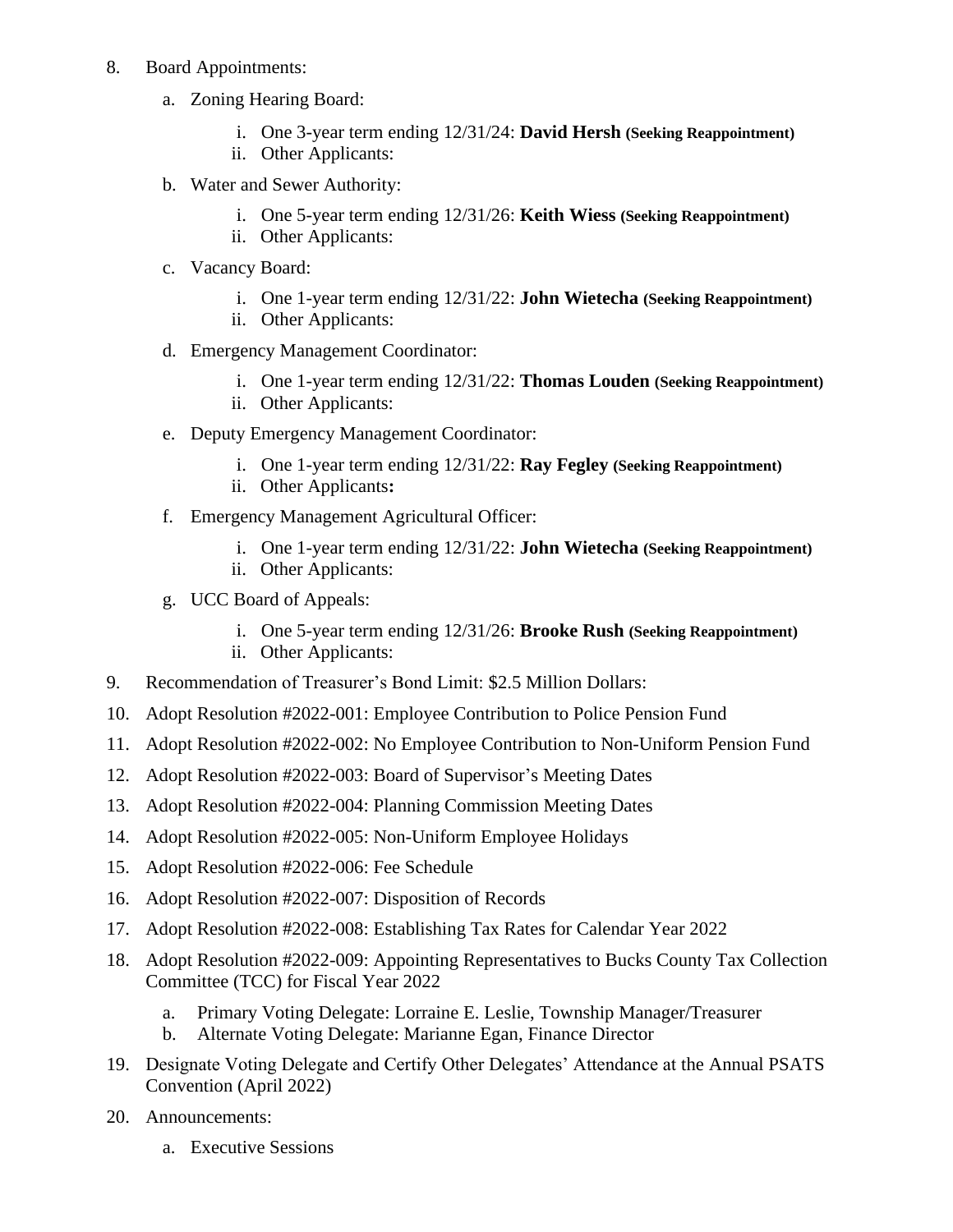21. Public Comment (Agenda Items Only: 2 ½ minutes per individual)

## 22. Consent Agenda:

[*Items and materials listed under the Consent Agenda are considered to be routine and will be enacted by one motion and one vote. There will be no separate discussion of these items. If discussion is desired by Board Members, that item will be identified and removed from the Consent Agenda and will be considered separately at the appropriate place on the agenda.]*

a. Minutes of the December 22, 2021, Board of Supervisor's Meeting

As Written With Corrections JBM \_\_\_\_\_\_ JCG \_\_\_\_\_\_ CT \_\_\_\_\_

- 23. Supervisor's Comments
- 24. Public Comment
- 25. Press Conference
- 26. Adjournment Time